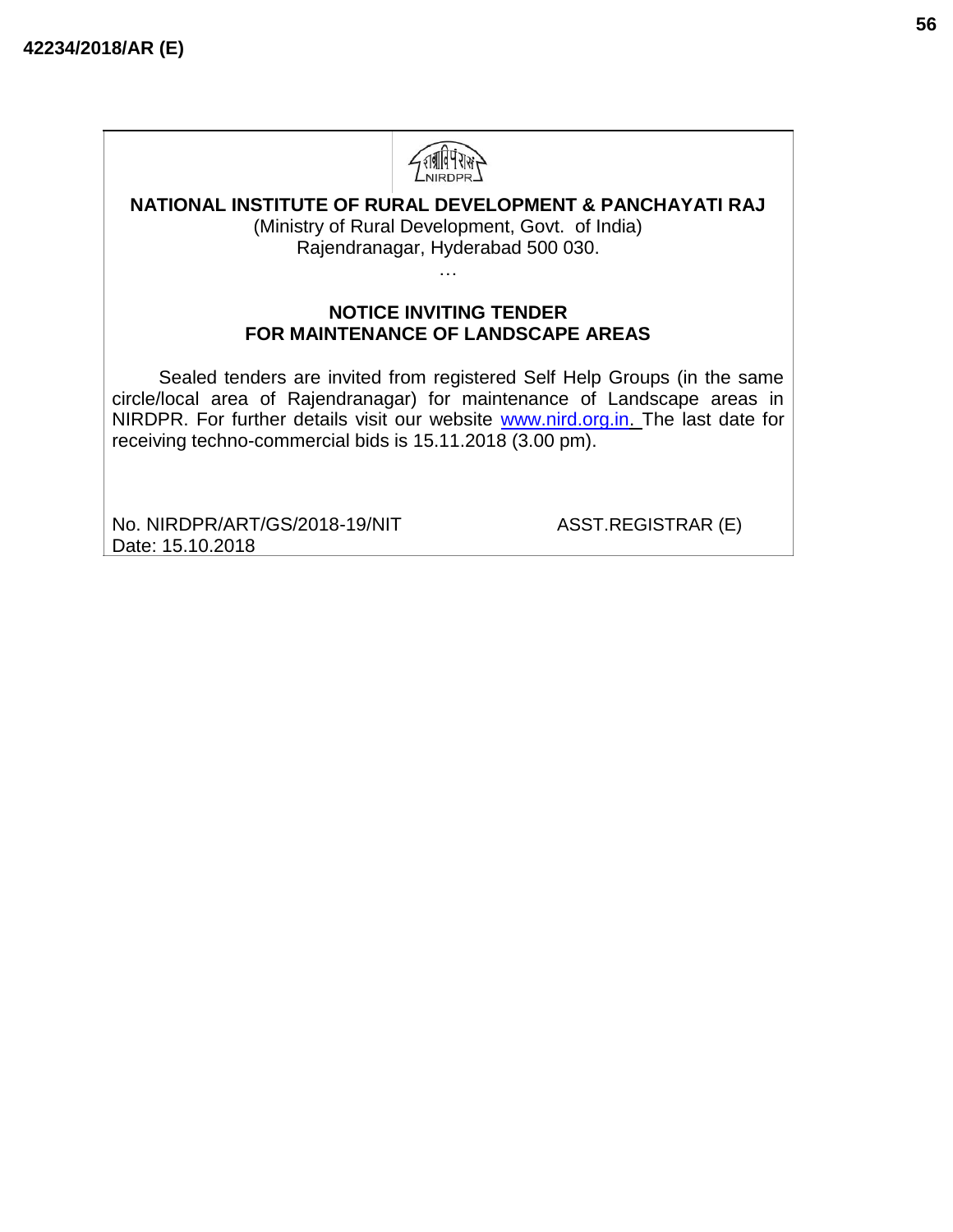

**NATIONAL INSTITUTE OF RURAL DEVELOPMENT & PANCHAYATI RAJ**

(Ministry of Rural Development, Govt. of India) Rajendranagar, Hyderabad 500 030. …

#### **TENDER NOTICE FOR MAINTENANCE OF LANDSCAPE AREAS AT NIRD&PR**

### **TENDER FORM**

From:

**To**

**The Asst. Registrar (T) National Institute of Rural Development & Panchayati Raj Rajendranagar, Hyderabad 500030**.

#### **Sub: Tender for maintenance of Landscape Areas, etc., - Reg**.

#### **Scope of work:**

Maintenance and up keeping of approximately 10 acres of land / area consisting of lawns, hedges/boarders, flowering/ornamental shrubs, plants, trees, nursery works and cleaning, uprooting of grass, weeds, waste materials on the entire surroundings / open areas in a spick and span condition complete, in NIRD&PR campus area at Rajendranagar, Hyderabad as a whole includes maintenance of all above works over the twenty four (24) months period.

- 1. Spreading and mixing with red soil manure, farm yard manure etc. for gardening works.
- 2. Watering daily for lawns, plants, shrubs, hedges/boarders, and potted plants etc. complete.
- 3. Maintenance of hedges and edges.

2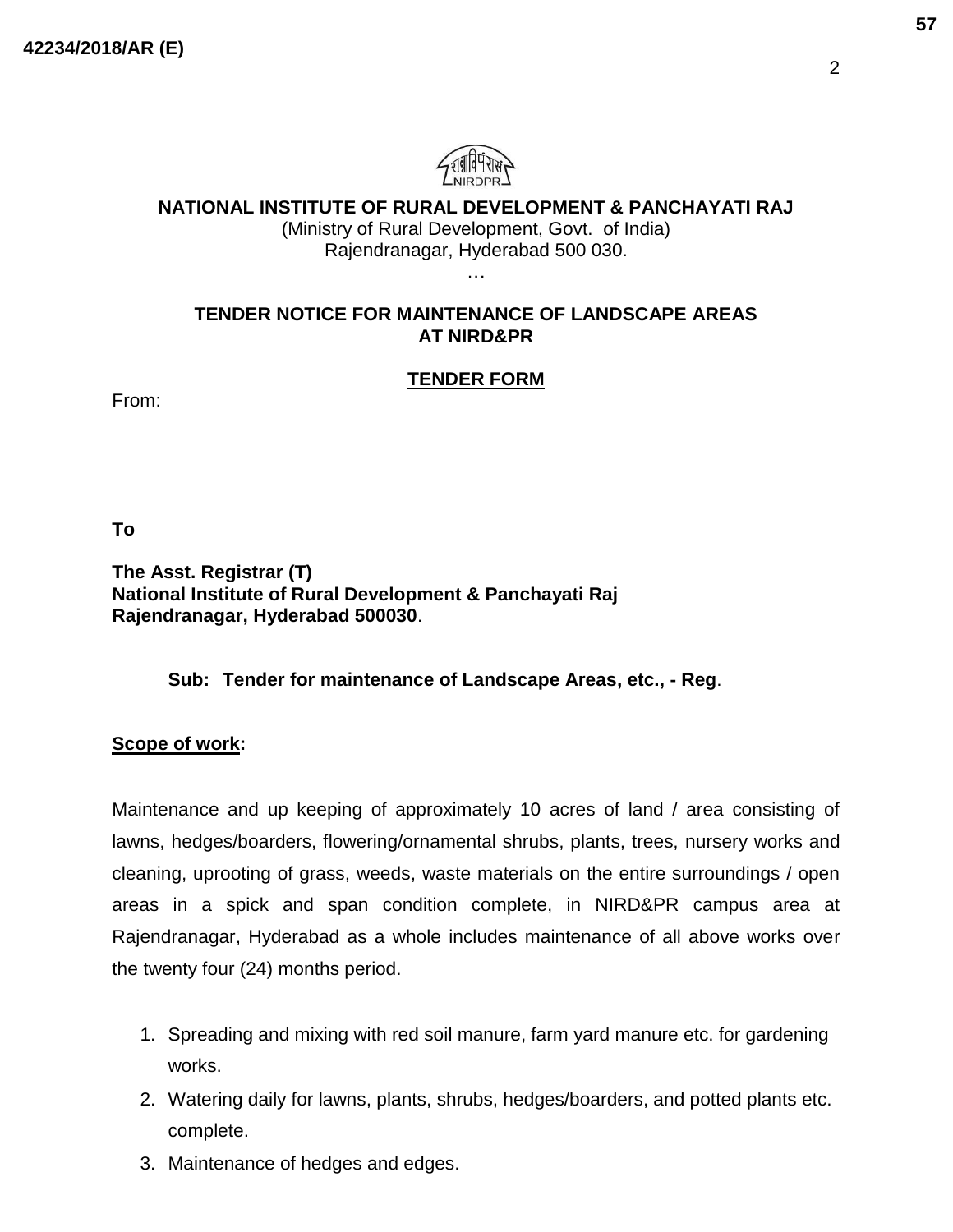- 4. Trimming of the plants as and when required.
- 5. Weeding on lawns, shrubs, beds, flowering beds and in the entire garden area.
- 6. Jungle clearance including uprooting weeds, grass and unwanted growth and its removal up to a lead of 100 meters. In the surroundings/ open place area.
- 7. Moving of lawns and keeping them very clean without single leave, weeds, stones and other waste materials and providing soil erosion control methods in garden area.
- 8. Undertaking of all necessary measures for plants protection and operation.
- 9. Top dressing with manure and fertilizers operations whenever required/ instructed.
- 10.Work relating to propagation of various plants in the nursery.
- 11.Maintenance of indoor potted pots.
- 12.Horticultural operations such as edging, hedging etc.
- 13.The workers deployed by the SHG should have knowledge and experience in similar field .
- 14.All the group members deployed by the SHG should be in proper uniform while on duty. The President of the SHG should supply the uniform with colour specifications and pattern approved by the NIRD&PR, to the members at his cost. It should be noted by the SHG that in case any of the member of the SHG are found to be on duty without the uniform, a penalty of Rs.50/- per worker will be imposed and the bill would be proportionately restricted.
- 15.The details of **timings 8 hours** per day of the SHG given below. However, they may be changed as per requirement from time to time. Monday to Saturday: 07.00 AM to 10.00 AM (Duty), 10 AM to 10:30 AM (Breakfast), i. 10.30AM to 12:30, 12:30 to 2:00 PM (Lunch),
	- ii. 2 PM to 05.00PM(Duty).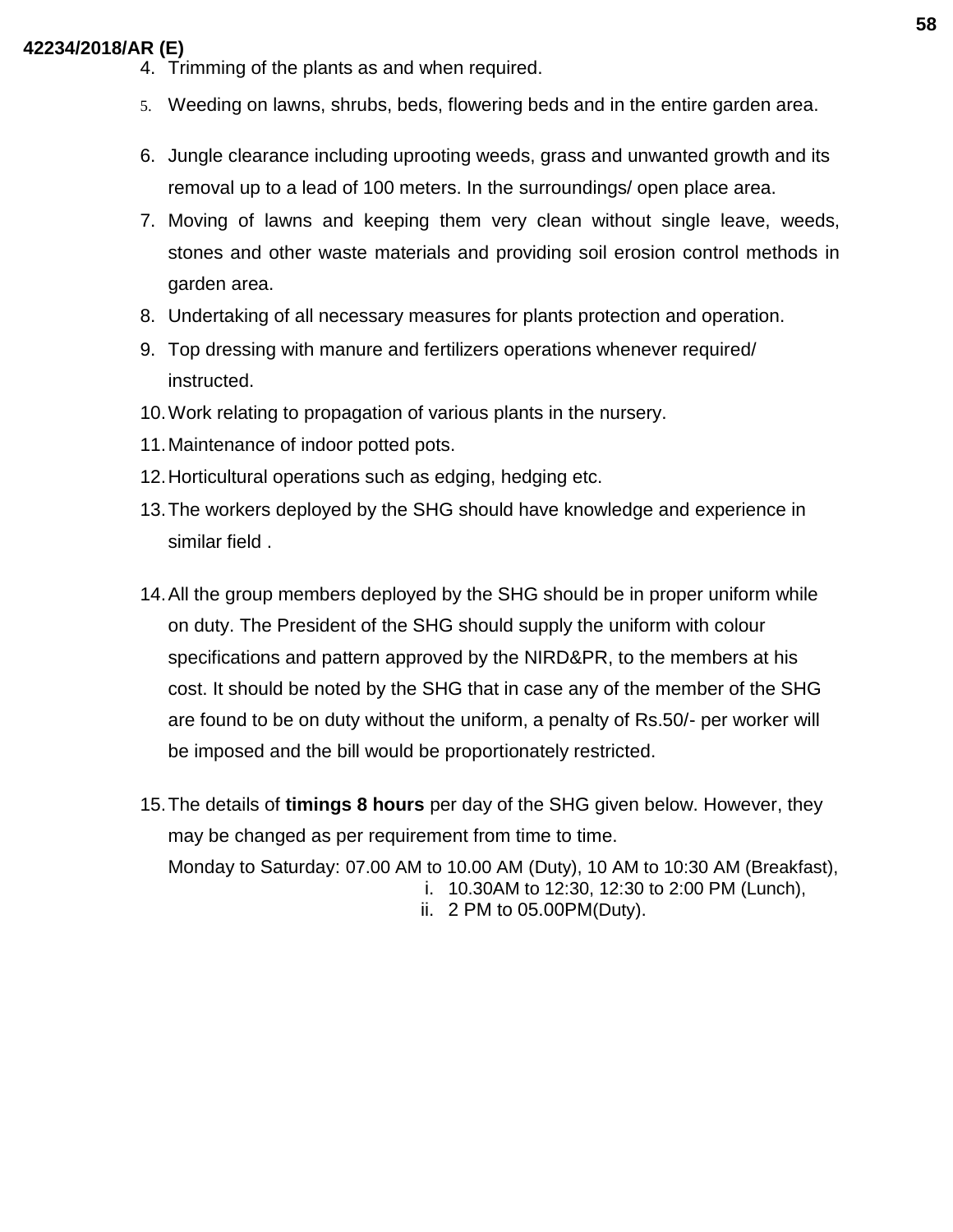16. The SHG should ensure that all their members are in position /duty place well before the **scheduled timings** and shall leave only after the closed timings, the members of the SHG must be polite and courteous in their behaviour at all times while on duty & SHG members has to keep a **master card** with them which will be signed by Garden Superintend.

# **1. ELIGIBILITY CRITIRIEA FOR QUALIFICATION OF SHG'S:**

- Sealed tenders are invited from the Self Help Groups should be registered in the same circle/local area of Rajendranagar, Hyderabad – 500 030.
- Self Help Groups consisting of less than 19 members are eligible.
- Photo ID proof of the SHG members with addresses and contact phone numbers.
- Bank pass book of SHG with transaction entries for the last one year.
- Internal lending registers (Accounts Register).
- Minutes of the group members meeting in last one year.
- Regular repayment of bank loan taken, if any
- The self-help groups must have reputed and having experience in the relevant field.
- Tender document can be downloaded from the website: [www.nird.org.in](http://www.nird.org.in/)
	- o Must be a Self Help Group registered in the same circle/local area of Rajendranagar, Hyderabad – 500 030.
	- o SHGs consisting of less than 19 members.
	- o Annual turnover should be Rs. 10 lakhs or more in last three (each) years.
	- o SHG must be registered with EPF and ESI authorities.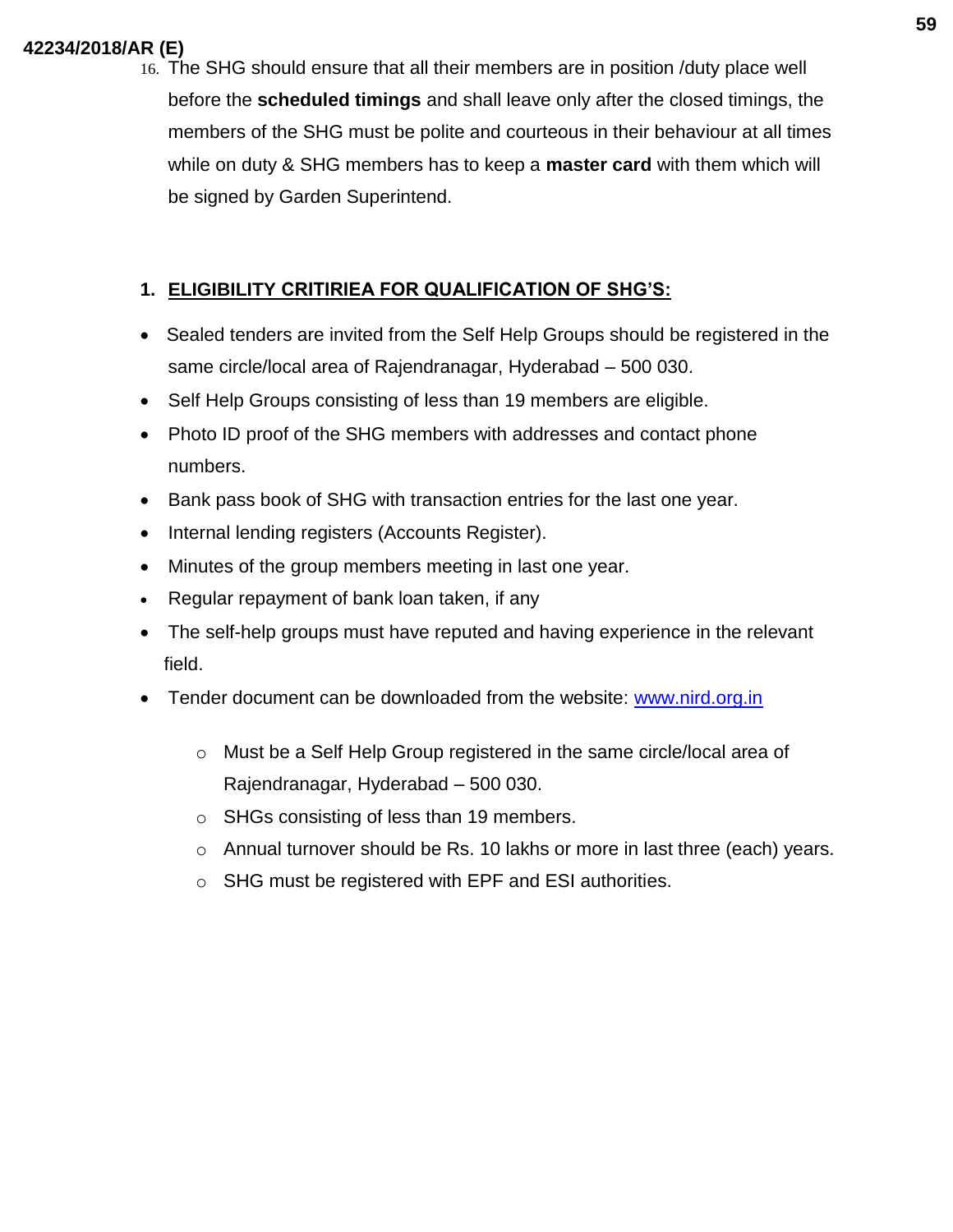#### **NATIONAL INSTITUTE OF RURAL DEVELOPMENT & PANCHAYATI RAJ**

(Ministry of Rural Development, Govt. of India) Rajendranagar, Hyderabad 500 030.

…

#### **MAINTENANCE OF LANDSCAPE AREAS AT NIRD&PR**

#### **PRICE BID**

I/We hereby quote our rates for maintenance of sports complex and other services keeping in view the terms and conditions notified in the bid document:

| SI.<br>No. | <b>Details</b>                 | Skilled (8)<br>members (A)<br>(Cannot be<br>below minimum<br>wage of Rs.<br>$418/-$ ) | Semi-Skilled<br>(06)<br>members (A)<br>(Cannot be<br>below<br>minimum<br>wage of Rs.<br>$385/-$ ) | Un-skilled (<br>05) members<br>(A)<br>(Cannot be<br>below<br>minimum wage<br>of Rs. 352/-) | <b>Total</b><br>$(A + B + C)$ |
|------------|--------------------------------|---------------------------------------------------------------------------------------|---------------------------------------------------------------------------------------------------|--------------------------------------------------------------------------------------------|-------------------------------|
| 1.         | Wage/day                       |                                                                                       |                                                                                                   |                                                                                            |                               |
| 2.         | Group profit                   |                                                                                       |                                                                                                   |                                                                                            |                               |
| 3.         | EPF<br>@13.00%&<br>ESI @ 4.75% |                                                                                       |                                                                                                   |                                                                                            |                               |
| 4.         | Subtotal: (1 +<br>$2 + 3$      |                                                                                       |                                                                                                   |                                                                                            |                               |
| 6.         | <b>Grand Total</b>             |                                                                                       |                                                                                                   |                                                                                            |                               |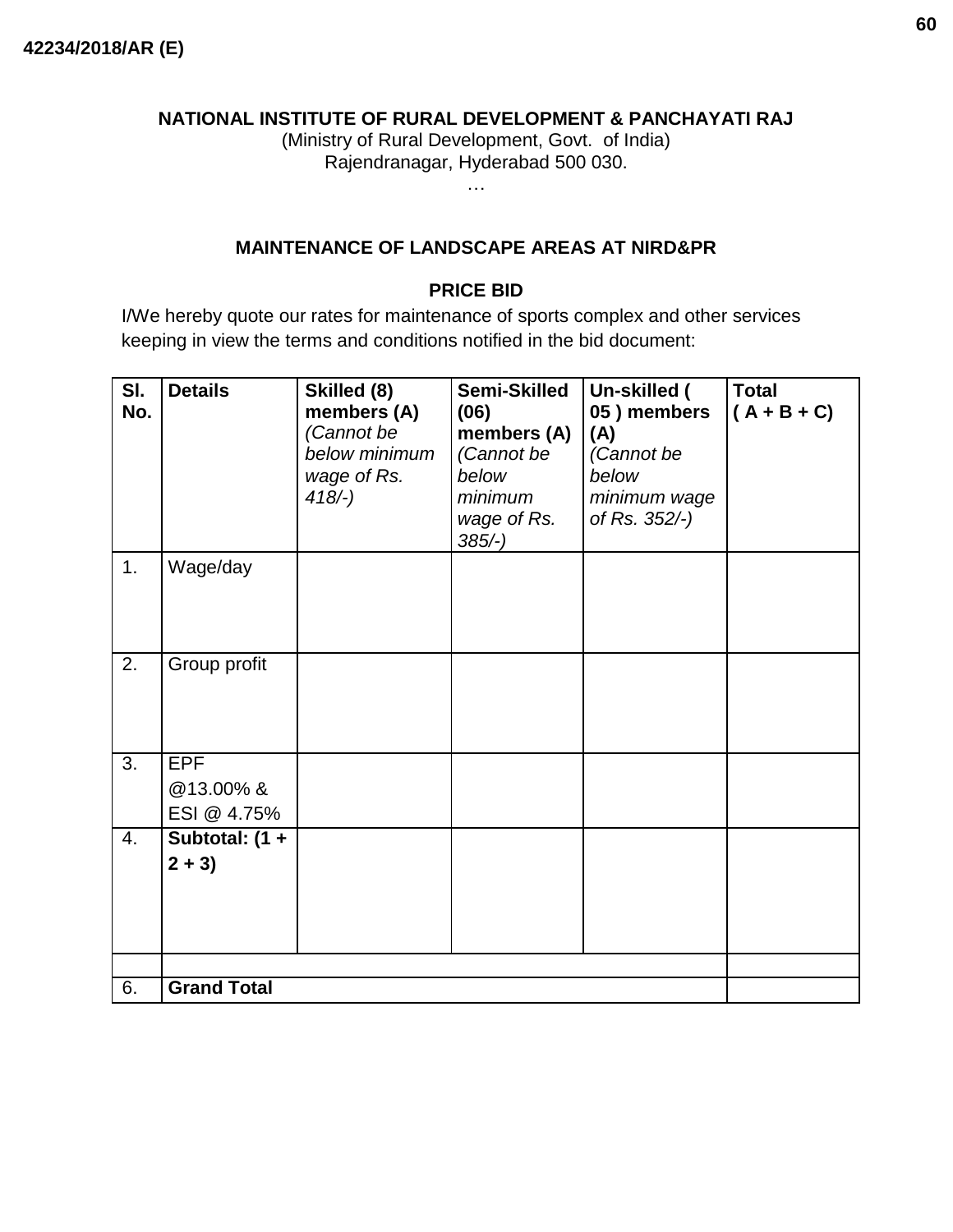The Group Profit should be quoted as a percentage of the quoted wages of the Highly Skilled, Skilled and Semi-skilled categories. The figure of the percentage quoted will be added to quoted wage for the **Highly Skilled (A)**  $X$  members  $X$  26 days  $+$ quoted wage for **Skilled** X **8** members X 26 days + **Semi-skilled 6** X members X 26 days **+ Un-skilled 5 x 26 cost of monthly consumables for determining the lowest bidder.**

In case of different quotes of L1 for wage and Group Profit or for a difference of quote between Highly Skilled, Skilled, Semi-skilled and unskilled, the quote combination with least financial implication to the Institute will be considered as L1.

Employer's Contribution towards EPF (13.00%) /ESI (4.75%) will be released by NIRDPR only after submission of proof of remittance in the form of challans of the previous month indicating the same has been deposited into respective account of group members.

Seal and Signature of the Bidder

Date: Place:

| Signature of the Tenderer:           |  |
|--------------------------------------|--|
| Name: ______________________         |  |
| Date: _________________________      |  |
| Seal: Seal                           |  |
|                                      |  |
| (Residence) ________________________ |  |
| Fax No. <u>______________</u>        |  |
| <b>ADDRESS:</b>                      |  |

• **The rates quoted shall be valid for a period of Two year. However, in case prescribed wages are subsequently revised by the Ministry of Labour and Employment, Government of India, revision up to minimum wages and Variable Dearness Allowance will be allowed by the Institute, but no other charges like Group Profit will be allowed to enhance for this purpose.**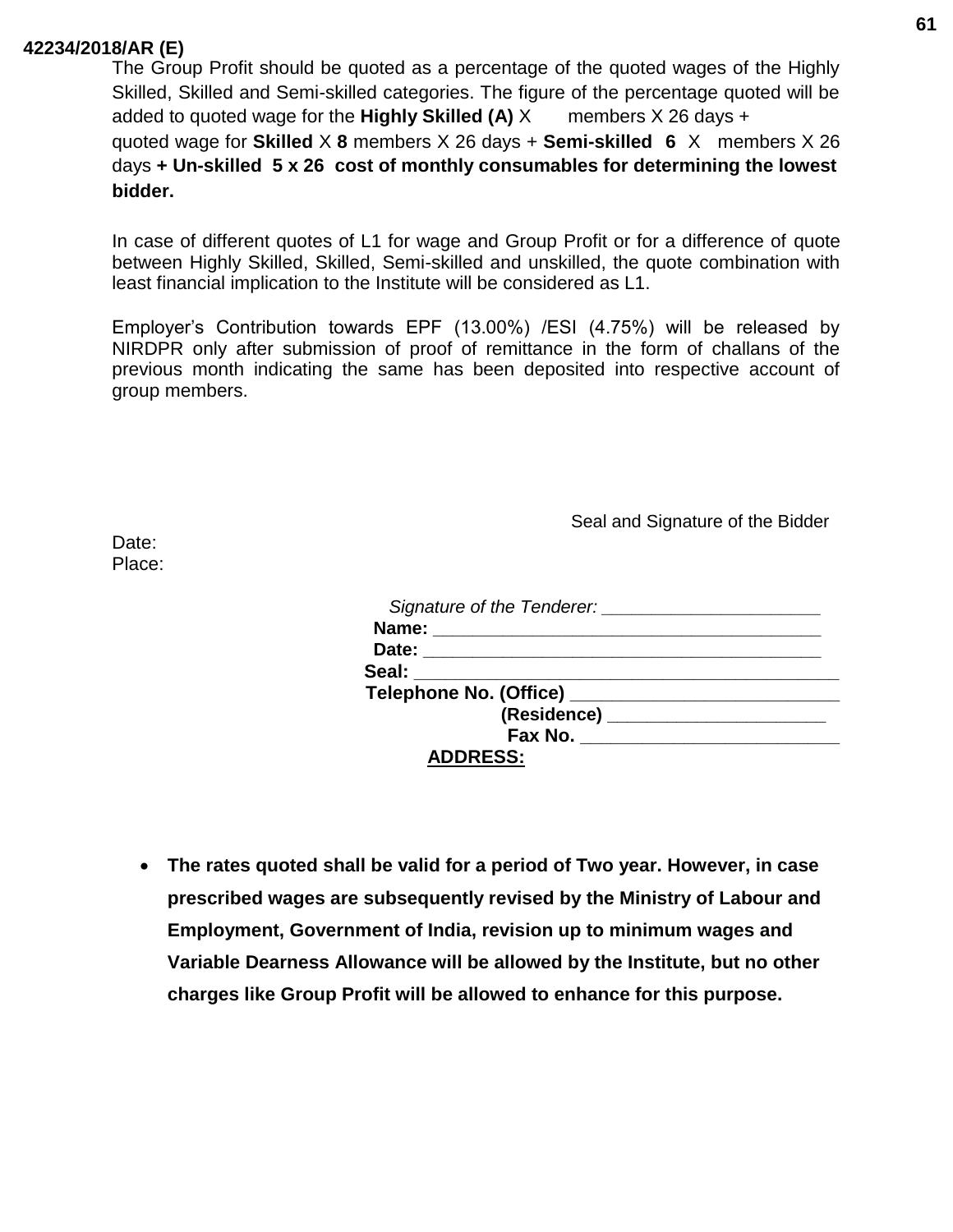### **TERMS AND CONDITIONS**

### **MAINTENANCE OF LANDSCAPE AREAS AT NIRD&PR**

**MAINTENANCE AND UP-KEEPING OF GARDEN ON AMC AROUND THE MAIN ENTRANCE, JUBILLE PARK,ADMIN BUILDING, COMMUNITY HALL, OLD CAMPUS,WATER SUMP,VEHICLE SECTION,BEHIND LIBRARY BUILDING, FRUIT GAREN, ARAVALI BULIDING, WATER SUMP, SUB STATION, CANTEEN HEALTH CENTER, CRICKET GROUND, GUEST HOUSE(I,II,&III),AUDITORIUM, RESIDENCIAL & NON-RESIDENTIAL QUARTERS &OPEN SPACES IN NIRD&PR CAMPUS.**

#### **GENERAL TERMS:**

- 1. Tenderer must submit all relevant documentary evidences as per required eligibility criteria.
- 2. The contract will be valid for Two year and no request for withdrawal /termination of the contract before the end of the contract period will be permitted.
- 3. Execution of the agreement within 14 days of the receipt of the letter of award of contract.
- 4. Commencement of the contract within 14 days of the signing of the agreement or as decided by the Institute.
- 5. To comply with all the terms and conditions of the letter of award of contract and agreement of contract.
- 6. In case of contract period is over, the tenderer should provide the services till finalization of the new tender or conclusion of the contract period whichever is later.
- 7. Tenders are not transferable.
- 8. Director General NIRD&PR reserves the right to accept or reject the tender(s) or cancel the entire tendering process without assigning any reasons whatsoever.
- 9. **The rates quoted shall be valid for a period of Two year. However, in case prescribed wages are subsequently revised by the Ministry of Labour and Employment, Government of India, revision up to minimum wages and Variable Dearness Allowance will be allowed by the Institute, but no other charges like Group Profit will be allowed to enhance for this purpose**.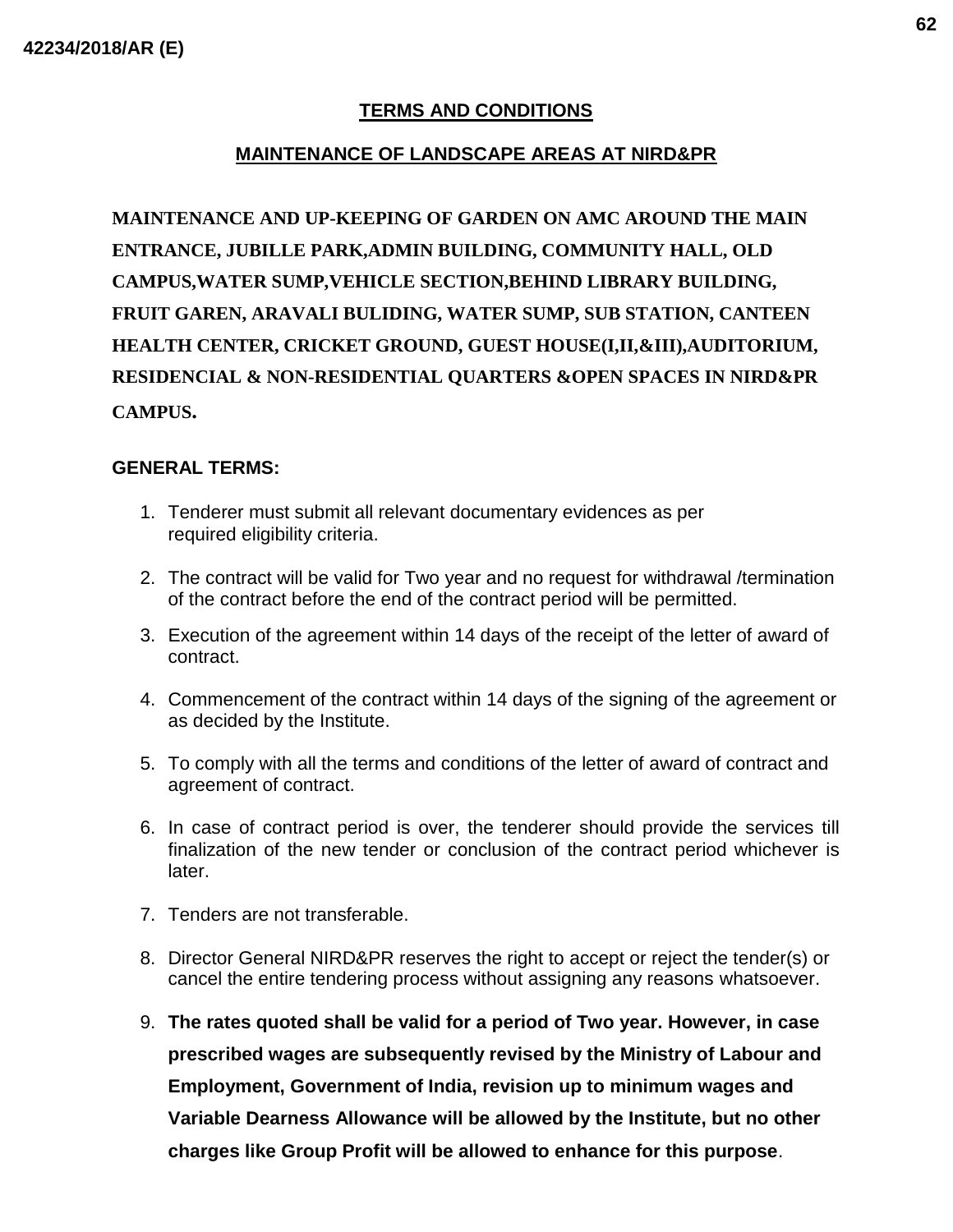10.MANPOWER Substitution and works to be carried out.

- a) Skilled: Operations like lawn mowers, brush cutter, tree saw pruner etc.
- b) Semi- Skilled: Technical activities like pruning, spraying operations etc.
- c) Un Skilled: Soil mixing, fertilizer application, Lifting of debris, Dried leafs & other assigned activities within the campus NIRDPR.
- 11) This invitation to bid is open to all bidders who are experienced in maintenance and up keeping of gardens & roads by lanes..
- 12)The bidders is advised to visit NIRD&PR, and surveys the site of works and its surroundings himself on his own responsibility,& obtain for all information that may be necessary for preparing the bid and entering into a contract.
- 13)The bidder is expected to examine carefully all instructions, conditions, forms, terms, specification and drawings in the bidding documents. Failure to comply with the requirements of bid submission will lead to disqualification.
- 14)Bids shall remain valid and open for acceptance for a period of 90 days after the date of bid opening.
- 15)The bid shall be placed in a sealed envelope addressed to the Garden Superintend NIRDPR, Rajendranagar, and Hyderabad 500030. The following shall be written on the envelope **(Maintenance of Landscape areas at NIRDPR).**
- 16)The institute will award the contract to the bidder who has offered the lowest evaluated bid price, provided further that the bidder has the capacity and resources to carry out the contract effectively and efficiently and provided further that the bid is in accordance with minimum wages payable to that category.
- 17)The institute reserves the right to accept or reject any bid and to null the bidding process and reject all bids, at any time prior to award of contract without assigning any reasons. The decision of the Director General is final and binding.
- 18)Within 15 days of receipt of the letter of acceptance of bid, the successful bidder shall sign the agreement.
- 19)The Institute shall deduct from the running account bills, an amount of ten (10) per cent of the total value of each month bill as a Security Deposit till the contract period.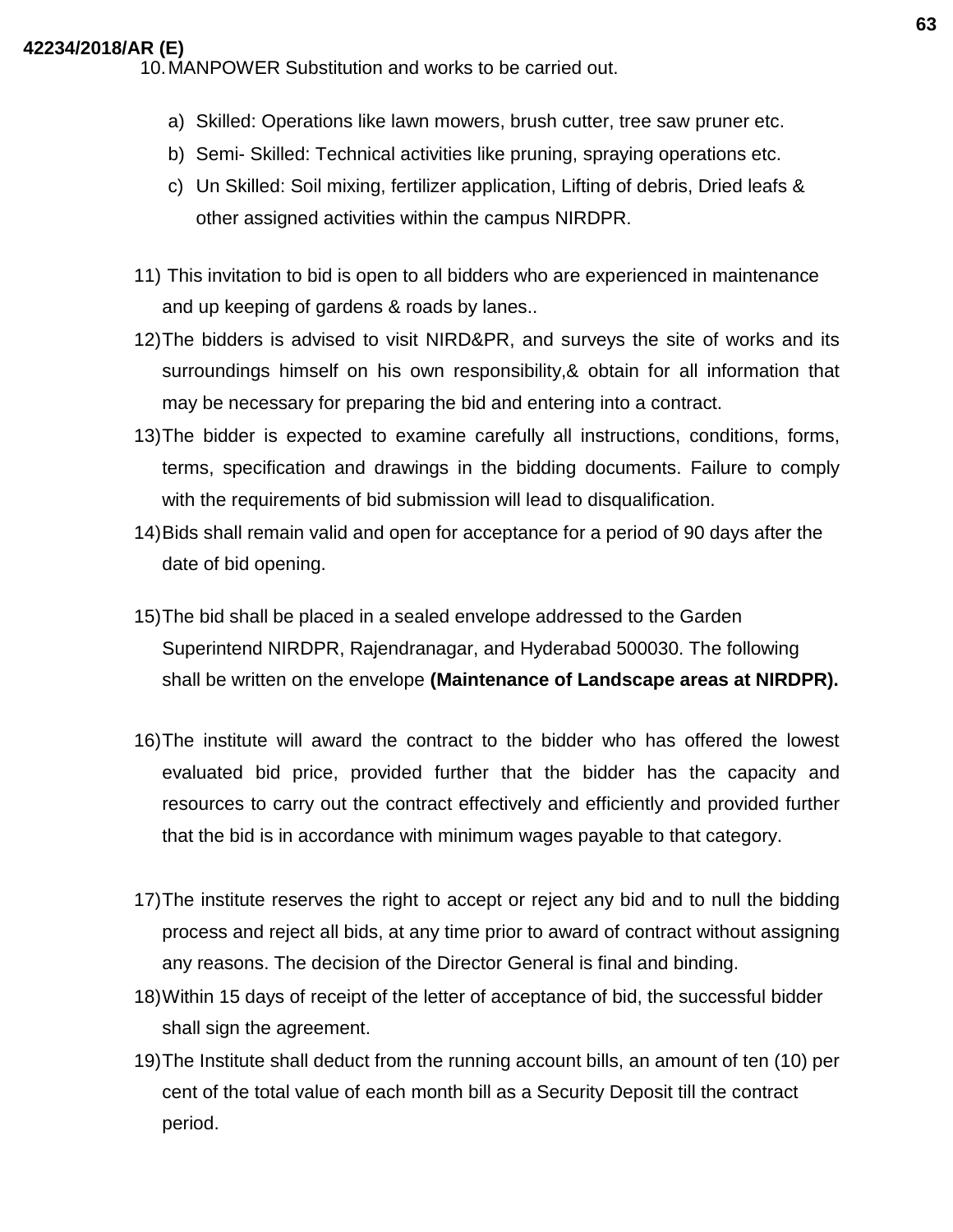- 20)The Security Deposit (Less any amount due from the SHG to the institute) shall be returned to the SHG only on receipt of a certificate that there are no liabilities requiring clearance by the SHG from the Garden Superintend.
- 21)A Memo will be issued to the concerned SHG Group by concerned authority if any sort of unprofessional behaviour/consumption of liquor is found by the SHG member in any aspect of works during duty hours, which will be on record for the concern worker, if he behaves the same in future it will lead to termination for him from his duties.
- 22)In addition to already elaborated scope of work mentioned in this tender document, the SHG shall also be assigned the other works also & The SHG should ensure to promptly attend any other miscellaneous works as assigned by the Asst. Registrar (E) or any other NIRDPR authorities from time to time.
- 23)The SHG shall subject to any revisions of the contract, and with due care and diligence executed and maintain the work and provide all labour, including the supervision thereof and all other things, whether of a temporary far as the necessary for providing the same is specified in or is reasonably to be inferred from the contract.
- 24)The work shall be carried out in accordance with the direction of the Garden Superintend and the instructions as may be given by him from time to time.
- 25)The SHG should ensure the safety of their workers, during the course of work. If any worker is hurt or injured and met with any serious calamity, casuality, accident the payment of compensation to the workers rests with the SHG and NIRDPR will be free from all encumbrances, NIRD&PR will not be liable/responsible for any compensation what so ever in this regard.
- 26)The work has to be done with utmost care and the SHG should supervise, inspect and issue instructions to their workers for proper and efficient discharge of work.
- 27)It shall be the responsibility of the SHG to maintain the strength of man power as per agreement & the cost of the agreement will be borne by the SHG.
- 28)The NIRD&PR will provide the necessary materials like, good earth, chemical fertilizers, farm yard manure, pesticides, insecticides and water for maintenance of gardens free of cost.
- 29)NIRDPR will not pay any interest whatever on the security Deposit is deducting.
- 30) The NIRD&PR will provide all the tools and equipment like, crow bar, spade, sickles, khurpi iron baskets, brooms and wheel barrows etc. for proper maintenance from the date of commencement of work.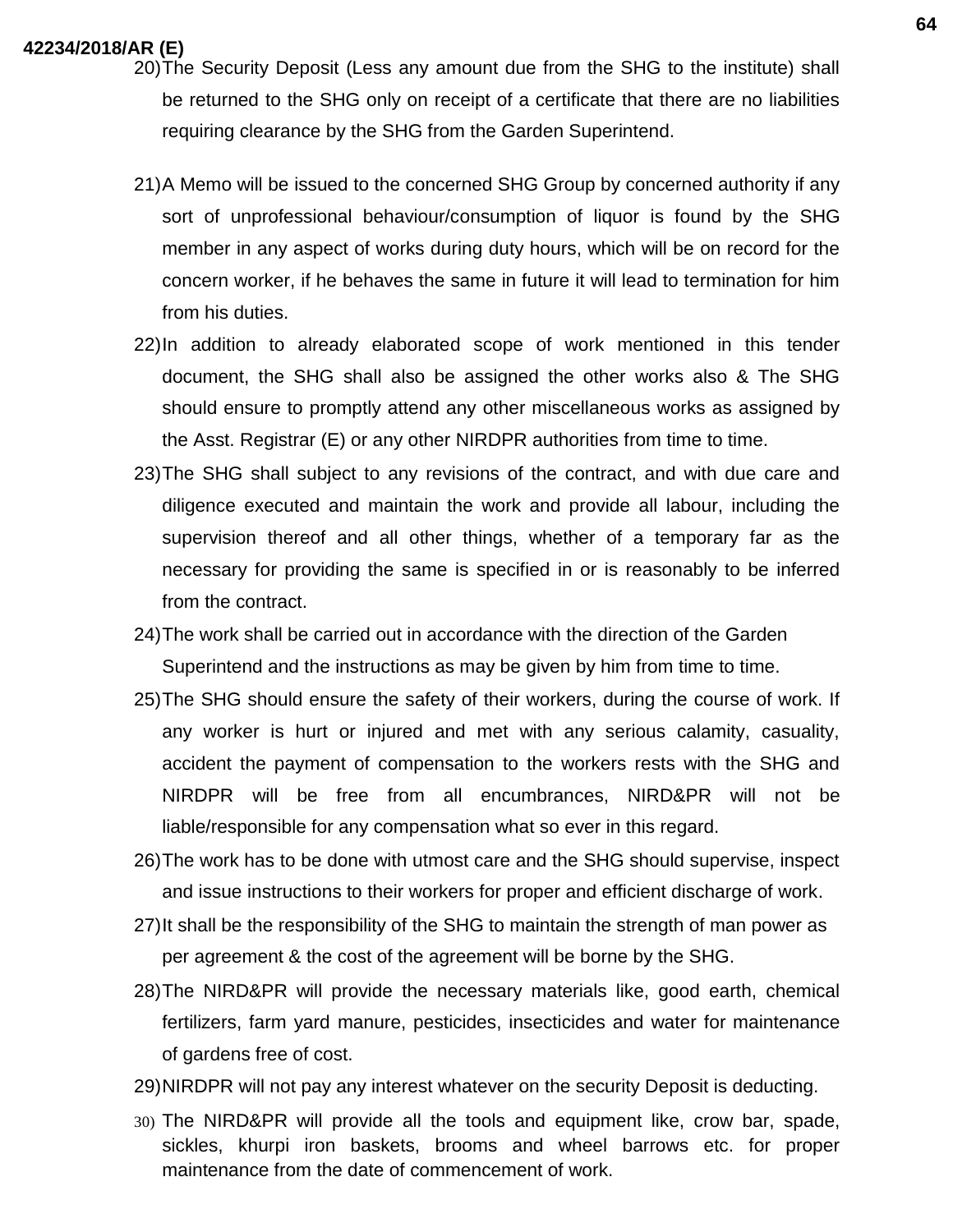- 31)The SHG should provide honest, well behaved, experience and well versed with gardening, horticulture/ landscaping workmen and shall be approved by the NIRD&PR. The SHG shall not change the workmen employed / engaged by them frequently accept asked to do so, or on disciplinary or health conditions. The officer shall have to be intimated before any such change/ replacement is required.
- 32)The work has to be done with utmost care and diligence. Proper care has to be taken by the SHG and their members to upkeep of the lawns, gardens, plants etc. and these are should be kept in a perfect condition. Special care has to be taken to see that no damage is caused in lawns, gardens, plants etc. Any damage is caused due to negligence of SHG workers, the officer-in-charge will assess the loss incurred on it and appropriate amount will be recovered from their SHG monthly bill. Similarly, any damage caused to structures, GI pipes, electrical fittings/ sanitary lines etc. due to wrong handling or carelessness of their workers, the SHG should get it repaired/ replaced them at their cost or the value of such damages will be recovered from there bill. The decision of the Garden Superintend in this connection is final and binding on the SHG.
- 33)The SHG is primarily responsible for proper day to day maintenance work and their labour and also the charges payable thereof the workers engaged by the SHG hereby undertake to take care of their services, conditions including the fringe benefits, minimum wages as prescribed by the Labour Department. The workers employed on the work by the SHG will be made under the whole and sole control of the management of the SHG and for all purposes; they will be the employees of the SHG. NIRD&PR is not liable for anything with regard to minimum wages of labour as per existing rules.
- 34)The contract is initially valid for a period of Two (2) years from the date of order to commence of work. However, the work will be on trial basis for the first one month. In case, the work is found satisfactory during the trial period, the contract will continue till the completion period of 2 years reckoned from the date of commencement.
- 35)If the services are found to be unsatisfactory, then The Director General shall have the right to terminate the SHG after giving one month's notice.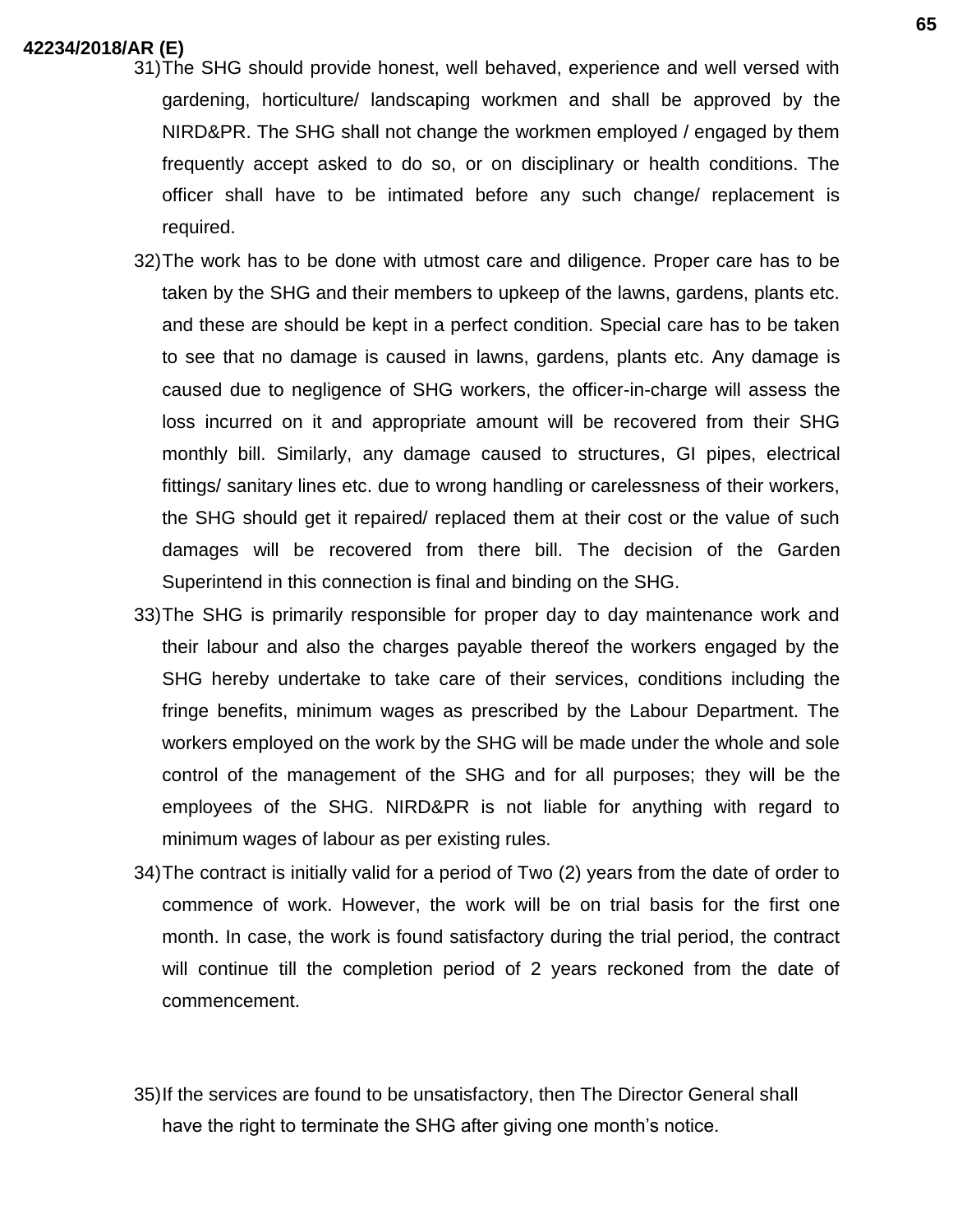- 36)The SHG or their representative should report daily to the Garden Superintend and produce a book for taking day-to-day instructions. The SHG or their representatives should always be available in working time at the site.
- 37)In the event of SHG's failure to perform the required job or part thereof, NIRD shall have the right to make alternative arrangements on payment of cash and the amount so spent will be recovered from the SHG bill.
- 38)Except where otherwise provided in the contract, all questions and disputes relating to the meaning of any the clauses of this contract and as to the quality of workmanship or as to any other question, claims, right matter or thing whatsoever, in any way arising out of or relating to the contract or the excavation/ maintenance or failure to executive the same, whether arising during the progress of the contract or after the completion, termination, or abandonment thereof shall be referred to the sole arbitration of the person appointed solely by the Director General, NIRD&PR. The award of the arbitrator shall be final and binding on all the parties to the contract. Subject as aforesaid, the provision of the Arbitration Act, 1940 or statutory modification or enactment thereof and the Rules made there under and for the time being in force shall apply to the arbitration proceedings under this clause.
- 39)Income Tax (TDS) will be deducted as applicable from the monthly bills.
- 40)The members engaged by the SHG to work within the premises of NIRD&PR under this contract shall not indulge in any subversive activity prejudicial to the interest of NIRD&PR.
- 41)The SHG shall maintain an observation register and shall be the responsibility of the SHG to attend to the observations recorded therein within 72 hours to the full satisfaction of the Garden Superintend.
- 42)The SHG shall provide all necessary superintendence during the execution / maintenance of the works and as long thereafter as may be necessary for the proper fulfilling of their SHG obligations under the contract. The SHG or a competent and authorized agent or representative of the SHG approved of inwriting by the Garden Superintend which approval may at any time be withdrawn is to be constantly on the works and shall give his whose time to time superintendence of the same.
- 43)The SHG shall provide and employ sufficient number of qualified workers as per scope of work: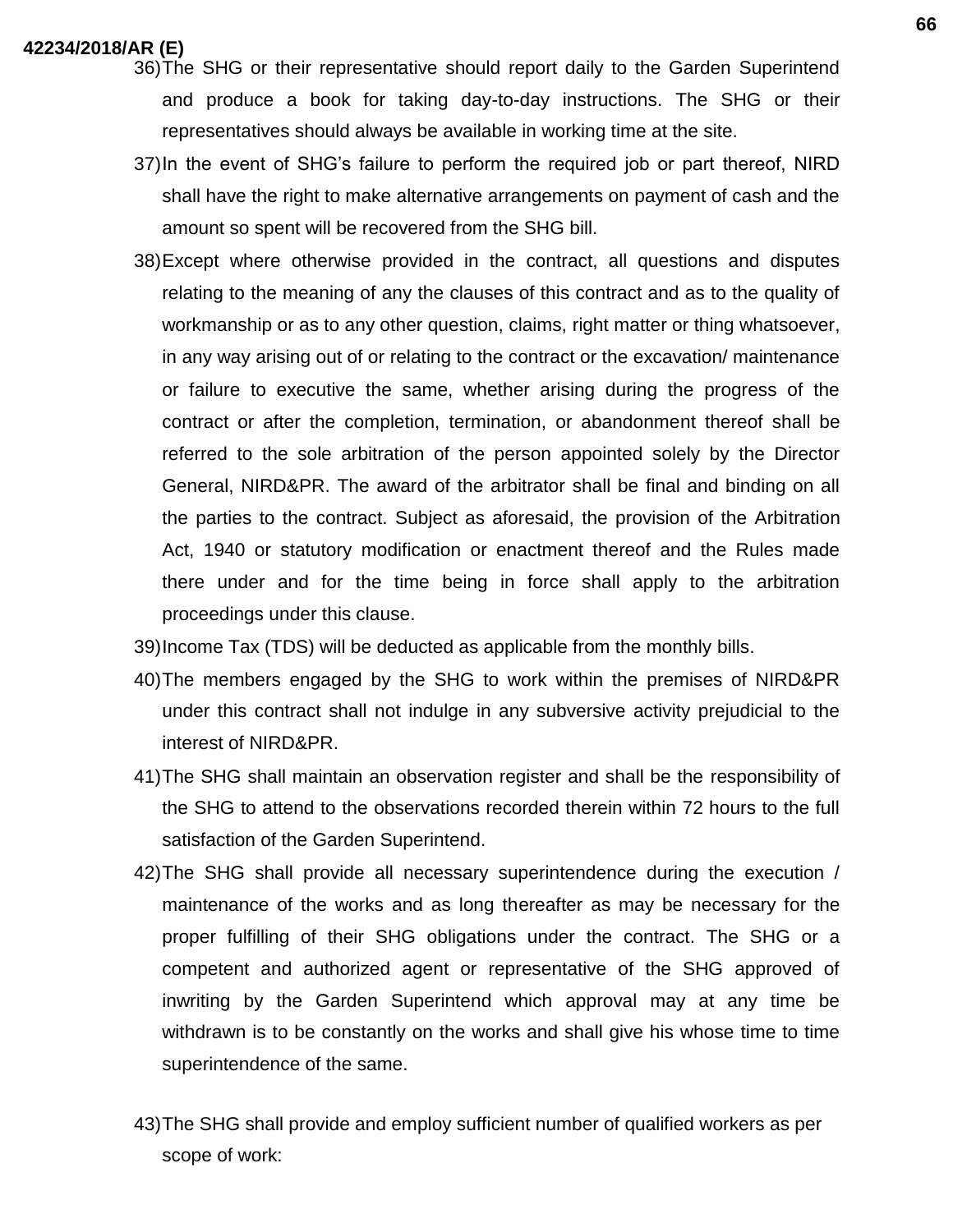- a. Such Highly-skilled, semi-skilled and unskilled labourers are necessary for the proper and timely execution/ maintenance of the works as referred in technical specifications.
- 44)The Garden Superintend be a liberty to object and require the SHG to remove forthwith from the works any person employed by the SHG in or about the execution/ maintenance of the works, who in the opinion of the Garden Superintend, misconduct himself, or so removed from the works shall be replaced as soon as possible by a competent, or negligent in the proper performance of his duties. Any person so removed from the works shall be replaced as soon as possible by the competent substitute approved by the Garden Superintend.
- 45)It shall be accepted as an inseparable part of the contract that in manner regarding workmanship, materials, removal of improper work, interpretation of the SHG / drawings aid contract specifications, mode of procedure and the carrying out of the work, decision of the Garden Superintend which shall be given in writing, shall be binding on the SHG.

46)Maintenance Certificate:

- a. No certificate other than the maintenance shall be deemed to constitute approval of the works.
- b. The contract shall not be considered as completed until a maintenance certificate shall have been signed by the Garden Superintend stating that works have been completed and maintained to his satisfaction. The maintenance certificate shall be given by Garden Superintend within twenty eight days after the expiration of the period, shall have been completed to the satisfaction and full effect shall be given to their clause, notwithstanding any previous entry or works or the taking possession working or using thereof or any part thereof.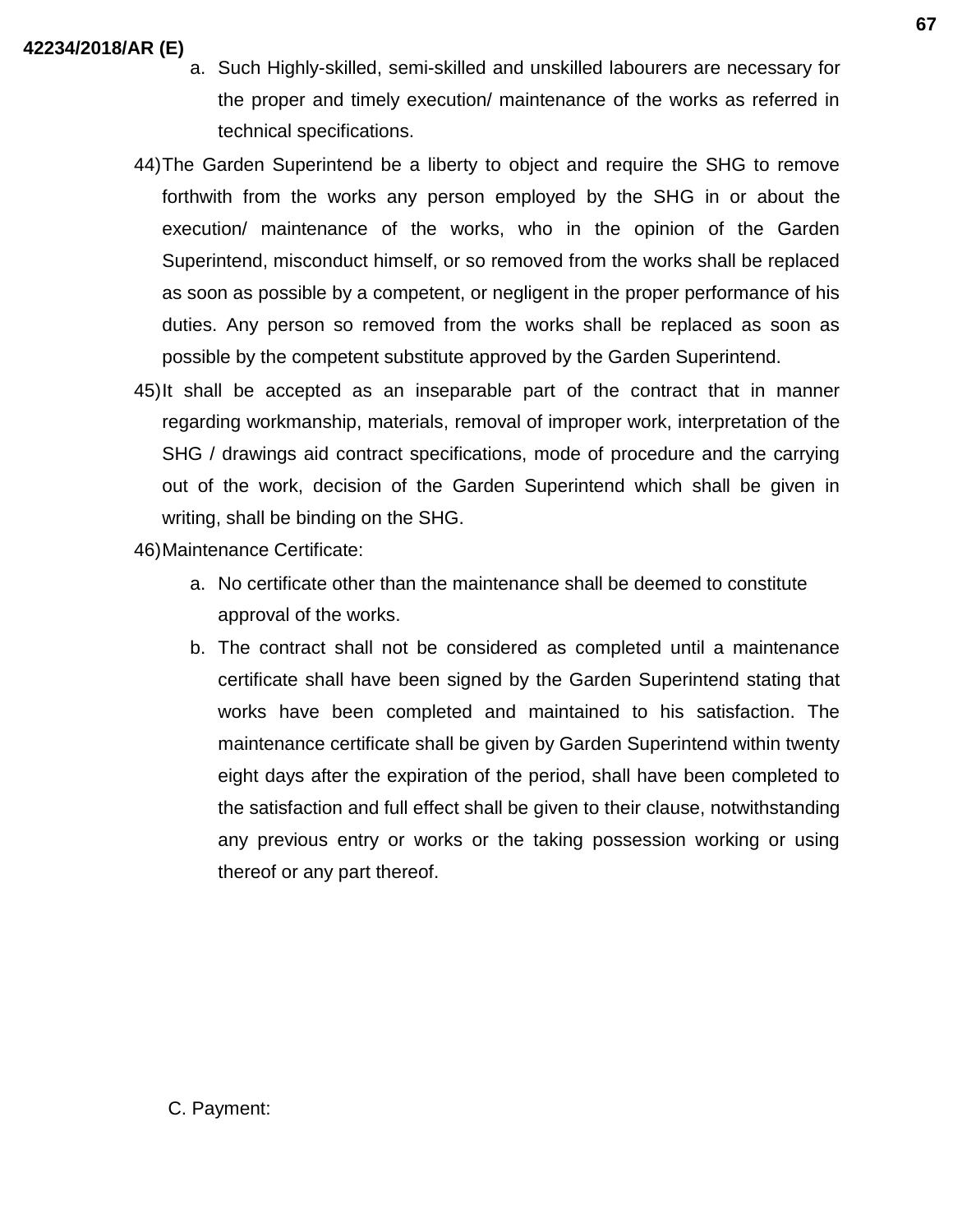- i. All interim payments shall be treated as advance payment. All payments will be made through RTGS/PFMS. Statutory deductions will be made from such bills.
- ii. For interim/monthly payments, the SHG shall submit their bills for work accomplished and measured to the Garden Superintend. The Garden Superintend shall thereafter verify the claims in the bills for work and forward to the Garden Superintend for pass and payment.
- iii. Income tax @ 2% will be recovered from each bill.
- 47)For default by SHG: If the SHG shall become bankrupt or has receiving order made against him or shall present their position in bankruptcy, or shall make an arrangement with or assignment in favour of their creditors, or shall agree to carry out the contract under a committee of inspection of their creditors, or being a corporation, shall go into liquidation or if the SHG shall assign the contract, without the consent in writing of the employer first obtained or shall be an execution/ maintenance levied on their goods or if he has (a) abandoned the SHG, or (b) without reasonable excuse has failed to commence the works or has suspended the progress of the works for 28 days after received from the Garden Superintend a written notice to proceed or (c) has failed to remove materials from the site for twenty eight days after receiving from the Garden Superintend a written notice that the said material has been rejected by Garden Superintend or
	- a.Despite previous warnings by the Garden Superintend in writing, is not executing the works and achieving the progress of is persistently or flagrantly neglecting to carry out his obligations under the contract. (e) has to the determent of good workmanship or in defiance of the Garden Superintend instructions to the SHG, sublet any part of the contract, then the Director
	- b. General, NIRD&PR may terminate this contract after giving fourteen days' notice in writing to the SHG.
- 48)If the SHG is not entitled to any other payment except the amount / rate mentioned in the Rate Schedule for any purpose including fulfillment of statutory obligations concerned service conditions of their workers, which shall be entirely their responsibility and at their cost.
- 49)The SHG's should have members with experience in horticulture works such in the field will be encouraged.
- 50)Newly formed SHGs will not be insisted for the PF/ESI registration. However, on award of contract, they shall do such registration at the earliest and as per law.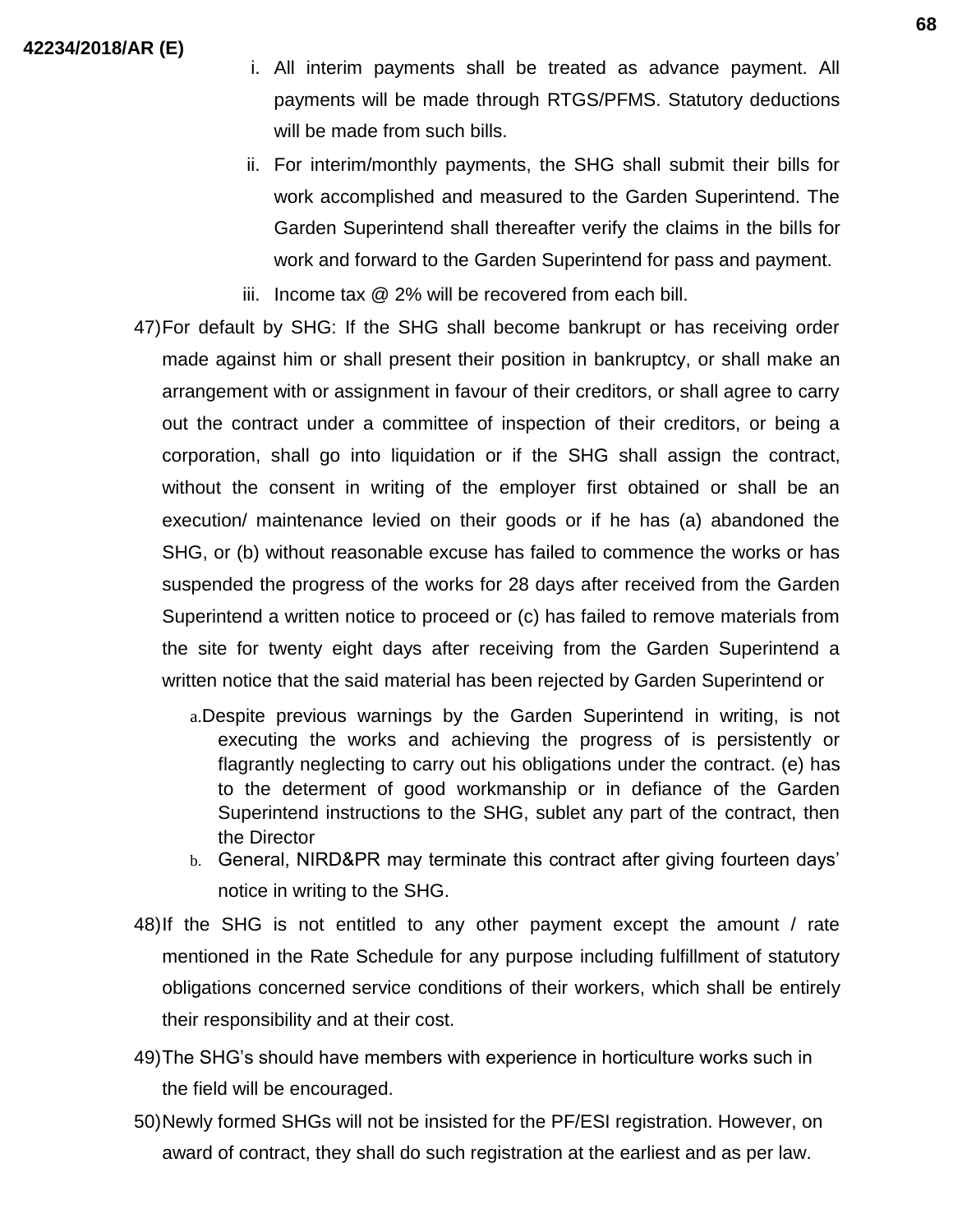51)In case the work is found satisfactory during the one year of AMC period the contract may be considered for another one year with the same terms and conditions, after obtaining approval from the competent authority.

> **GARDEN SUPERINTEND NIRD&PR: RAJENDRANAGAR: HYDERABAD**